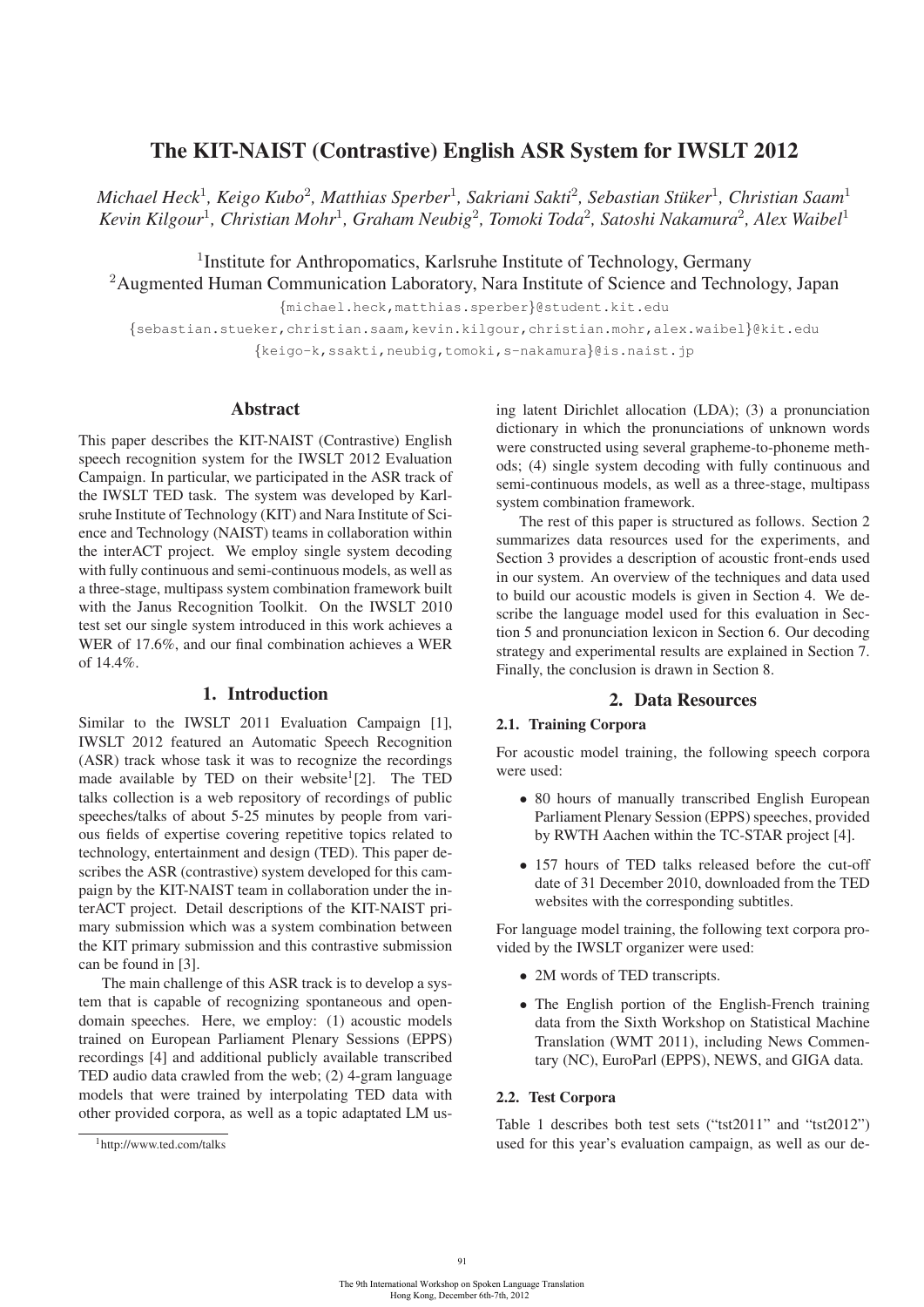velopment set for system development and parameter optimization ("tst2010"). "tst2010" is a data set which was also used as development set for last year's ASR task. "tst2011" comprises of TED talks newer than December 2010, is the test set for the IWSLT 2011 ASR task and serves as progress test set to measure the improvement in systems from 2011 to 2012. "tst2012" is a collection of some of the most recent recordings made available by TED. All sets were used with the original pre-segmentation provided by the IWSLT organizers.

| Set     | #talks | $#$ utt | dur              | dur/utt |
|---------|--------|---------|------------------|---------|
| tst2010 | 11     | 1664    | 2.5 <sub>h</sub> | 5.4s    |
| tst2011 |        | 818     | 1.1h             | 4.9s    |
| tst2012 | 11     | 1124    | 1.7h             | 5.6s    |

Table 1: Statistics of the development set ("tst2010") and the test sets ("tst2011" and "tst2012"), including the total number of talks (*#talks*), the total number of utterances (*#utt*), the overall speech duration (*dur*), and average speech duration per utterance (*dur/utt*).

# 3. Front-end

We trained the system with a front-end based on the widely used mel-frequency cepstral coefficients (MFCC). The frontend provides features every 10ms. During decoding this was changed to 8ms after the first stage, so that in ROVER hypotheses from first and second pass can be combined. This is done because it may be beneficial for various sounds to have a higher frame rate, while for some other that may not be the case. Therefore a hypotheses combination from different frame rates may lead to better results. During training and decoding, the features were obtained by a discrete Fourier transform followed by a Mel-filterbank. Vocal tract length normalization (VTLN) is done in the linear domain [5]. The MFCC front-end uses 13 cepstral coefficients. Mean and variance are normalized on a per-utterance basis. Finally, to incorporate the temporal structures and dependencies, 15 adjacent (center, 7 left, and 7 right) frames are stacked into one single feature vector leading to 195 dimensional super vector (15x13 dimensions). It then reduced to an optimum 42 dimensions by applying a linear discriminant analysis.

# 4. Acoustic Modeling

## 4.1. Data Preprocessing

Segmenting the TED data into sentence-like chunks used for building a training set was performed with the help of a decoding pass on the input data in order to discriminate speech and non-speech regions and doing a forced alignment given the subtitles. Beforehand, the relevant speech part of each downloaded video soundtrack was cut with the time stamps given by the subtitle files. The segmentation was done by splitting at non-speech regions of notable length. In order to compensate for occasional inaccuracies of the computed time stamps, we merged successive segments by the simple heuristic, "As long as the transcription of the subsequent segment does not start with an uppercase letter, add it to the current segment." This resulted in a sentence-like segmentation of the TED data. While the manually transcribed EPPS data has predefined speaker labels and therefore does not need to be clustered, we made the simple assumption for the TED data, that each talk is spoken by exactly one speaker. Table 2 lists the details of the resulting utterances.

| Data        | #talks | $\#$ utt | dur  | dur/utt |
|-------------|--------|----------|------|---------|
| <b>EPPS</b> | 1.894  | 52,464   | 80h  | 5.5s    |
| TED         | 711    | 105,692  | 157h | 5.3s    |

Table 2: Statistics of speech data for acoustic model training, including the total number of talks (*#talks*), the total number of utterances (*#utt*), the overall speech duration (*dur*), and average speech duration per utterance (*dur/utt*).

# 4.2. AM Training

All models are context-dependent quinphones with a standard three-state left-to-right HMM topology without skip states. The models use 24,000 distributions over 8,000 codebooks. First, a fully continuous system using 2,000 distributions and codebooks was trained by using incremental splitting of Gaussians training (MAS) [6], followed by optimal feature space training (OFS) which is a variant of semi-tied covariance (STC) [7] training using one global transformation matrix. After generating new labels for the training data, a system using 8,000 distributions and codebooks was trained in the same way, and further refined by 2 iterations of Viterbi training. The semi-continuous system was trained after clustering the models resulting in 24,000 distributions over 8,000 codebooks with 2 iterations of Viterbi training.

# 5. Vocabulary and Language Model

## 5.1. Data Preprocessing

We normalized the training data sources of TED, NEWS, NC, EPPS, and GIGA, in a case-insensitive fashion. Noisy parts were omitted from the GIGA corpus, using rules to detect, e.g., HTML tags and very short sentences. Table 3 shows the resulting text corpora along with their total size (word count) and vocabulary size.

| Data        | Size             | Vocabulary |
|-------------|------------------|------------|
| <b>TED</b>  | 2.4 <sub>m</sub> | 43k        |
| <b>EPPS</b> | 52m              | 79k        |
| NC          | 4.5m             | 50k        |
| <b>NEWS</b> | 2,300m           | 986k       |
| <b>GIGA</b> | 576m             | 501k       |

Table 3: Total size (word count) and vocabulary size of the individual text corpora.

#### 5.2. Vocabulary

For the vocabulary selection, we followed an approach proposed by Venkataraman et al. [8]. We built unigram lan-

92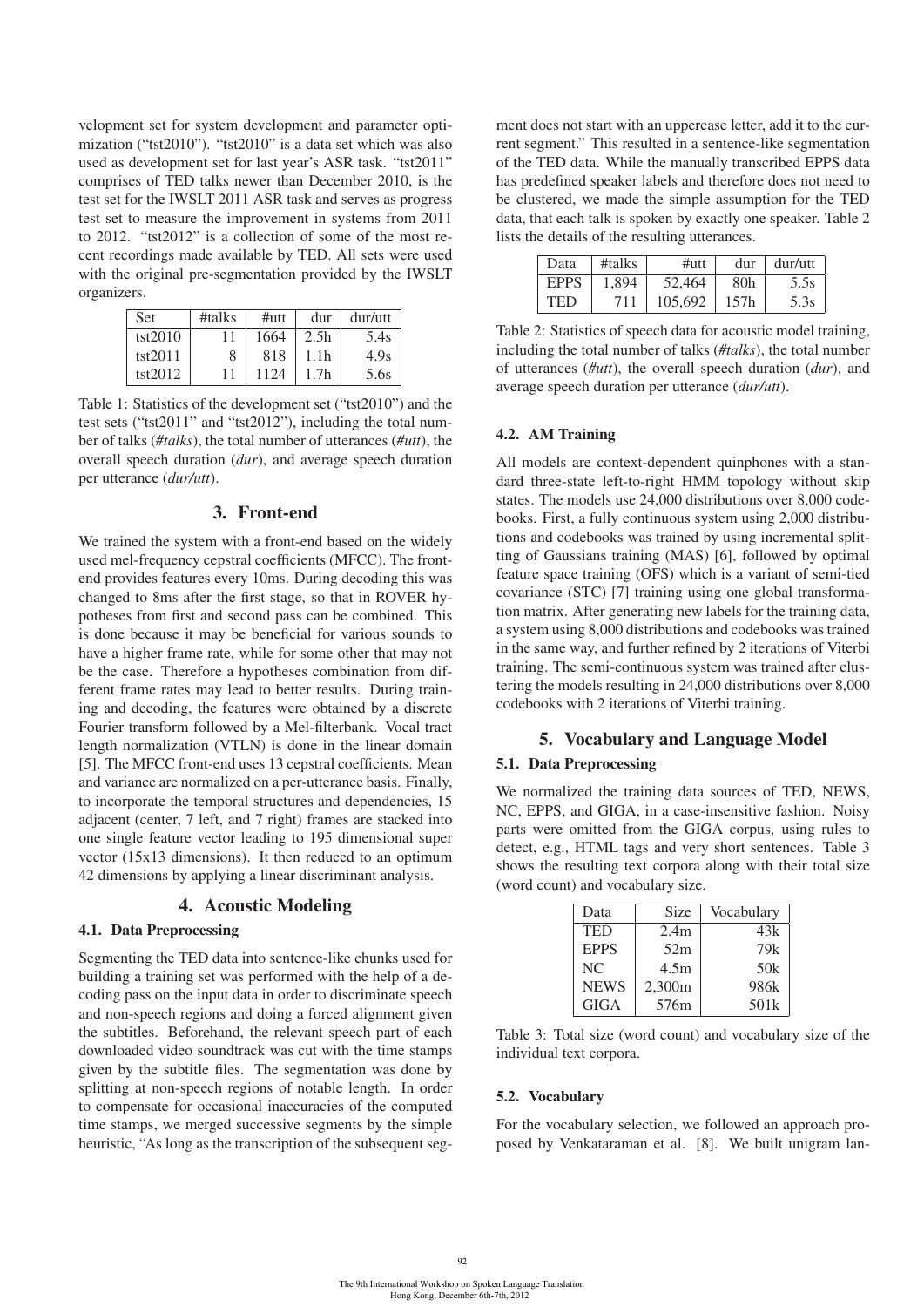guage models using Witten-Bell smoothing [9] from all text sources except GIGA, and determined unigram probabilities that maximized the likelihood of a held-out TED data set. We then defined the 150k most probable words as the vocabulary.

# 5.3. LM Training

Using the SRILM toolkit [10], we built 4-gram language models with modified Kneser-Ney smoothing [11] from each of the text corpora. These were then combined using linear interpolation as follows:

$$
P(w|h) = \lambda_1 P_1(w|h) + \lambda_2 P_2(w|h) + \dots + \lambda_k P_k(w|h). \tag{1}
$$

The interpolation weights  $\lambda_1, \ldots, \lambda_k$  were chosen to maximize the likelihood of a held-out TED data set. The resulting language model contains 43 million bigrams, 190 million trigrams, and 382 million 4-grams. The effect of the different training corpora on the language model perplexity is summarized in Table 4.

| Data       | Perplexity |
|------------|------------|
| TED only   | 184.03     |
| + EPPS, NC | 167.84     |
| $+$ NEWS   | 133.51     |
| $+ GIGA$   | 133.16     |

Table 4: Language model perplexities on tst2010 for different amounts of training data.

## 5.4. Topic Adaptation

During development, we further applied topic adaptation using LDA (see [12]). Using the given document structure of the TED corpus, we inferred 50 topics, using a vocabulary of 10k words. We estimated a separate 4-gram language model for each topic by using all sentences in the TED training data that had at least one word assigned to this topic. This strategy allows assigning a sentence to several topics, as opposed to much of the previous work that enforces a hard assignment decision for each training unit (e.g. see [13]). For the actual decoding of a specific talk, all words from the firstpass hypothesis that have a confidence value higher than a certain threshold are used to estimate the current topic distribution. The top 10 topics (a limitation imposed by SRILM) are linearly interpolated with weights according to that distribution. Finally, this adapted language model is interpolated with the background language model described above. The confidence threshold and the weight for the interpolation of adapted and background language models were chosen to optimize perplexity on a development data set. Topic model adaptation reduced the perplexity on the talks in the development set ("tst2010") by 0.9% on average. The effect in overall system performance is discussed in Section 7.1.

# 6. Pronunciation Lexicon

## 6.1. Phoneme Set

We employ the same phoneme set used by KIT with 45 phonemes, and utilize the existing pronunciation dictionary: (1) the CMU Pronouncing Dictionary [14]; a machinereadable pronunciation dictionary for North American English that contains over 125,000 words and their transcriptions based on 39 phonemes; (2) the EPPS dictionary with KIT phoneme set. Since both pronunciation dictionaries use different phoneme sets, our first step is to convert the 39 phonemes of the CMU dictionary into the KIT phoneme set. This is done using the Sequitur grapheme-to-phoneme (G2P) tool based on joint n-gram models [15]. All words that were covered by both the CMU dictionary and the EPPS dictionary were used as phoneme-to-phoneme training data. Then, by utilizing the trained phoneme-to-phoneme model, the pronunciation of words included in CMU dictionary but not included in EPPS dictionary were converted into new pronunciations based on the KIT phoneme set. Finally, we obtained 135k words of the CMU dictionary with the KIT phoneme set (45 phonemes) as baseline dictionary.

# 6.2. G2P Conversion

Next, we explored various G2P conversion techniques for handling pronunciations of words that have not been covered by the baseline CMU dictionary (135k words, 45 phonemes). These include: (1) Sequitur G2P based on joint n-gram models (denoted as *Sequitur*); (2) DirecTL+ based on online discriminative training [16, 17] (denoted as *DirecTL+*); and (3) merging 1-best of *Sequitur* and *DirecTL+* results (denoted as *Merge*(1)+(2)).

To find the optimum G2P technique, we employed the baseline CMU dictionary (135k words, 45 phonemes) with a 10% test set, a 5% development set, and the remaining data as training set. Table 5 summarizes the results in terms of Recall, Precision, F-value.

|                | Recall | Precision | F-measure |
|----------------|--------|-----------|-----------|
| $(1)$ Sequitur | 55.19  | 55.16     | 55.17     |
| $(2)$ DirecTL+ | 55.61  | 55.61     | 55.61     |
| $Merge(1)+(2)$ | 63.23  | 49.80     | 55.71     |

Table 5: Recall, Precision and F-measure for various G2P conversion techniques on the baseline CMU dictionary (135k words, 45 phonemes).

Note that, the *Merge*(1)+(2) G2P may result in one or two pronunciations per word, while other techniques only result in one pronunciation per word. In our experiments the DirecTL+ obtains 55.61% in terms of F-value and Sequitur is 55.17%. These results are lower than those of previous research [15, 16, 17] because we employ a more complex phoneme set than the CMU phoneme set and did not delete heteronyms, which are words that share the same written form but have different pronunciations and meanings. Finally, the optimum *DirecTL+* G2P conversion is selected for dictionary construction.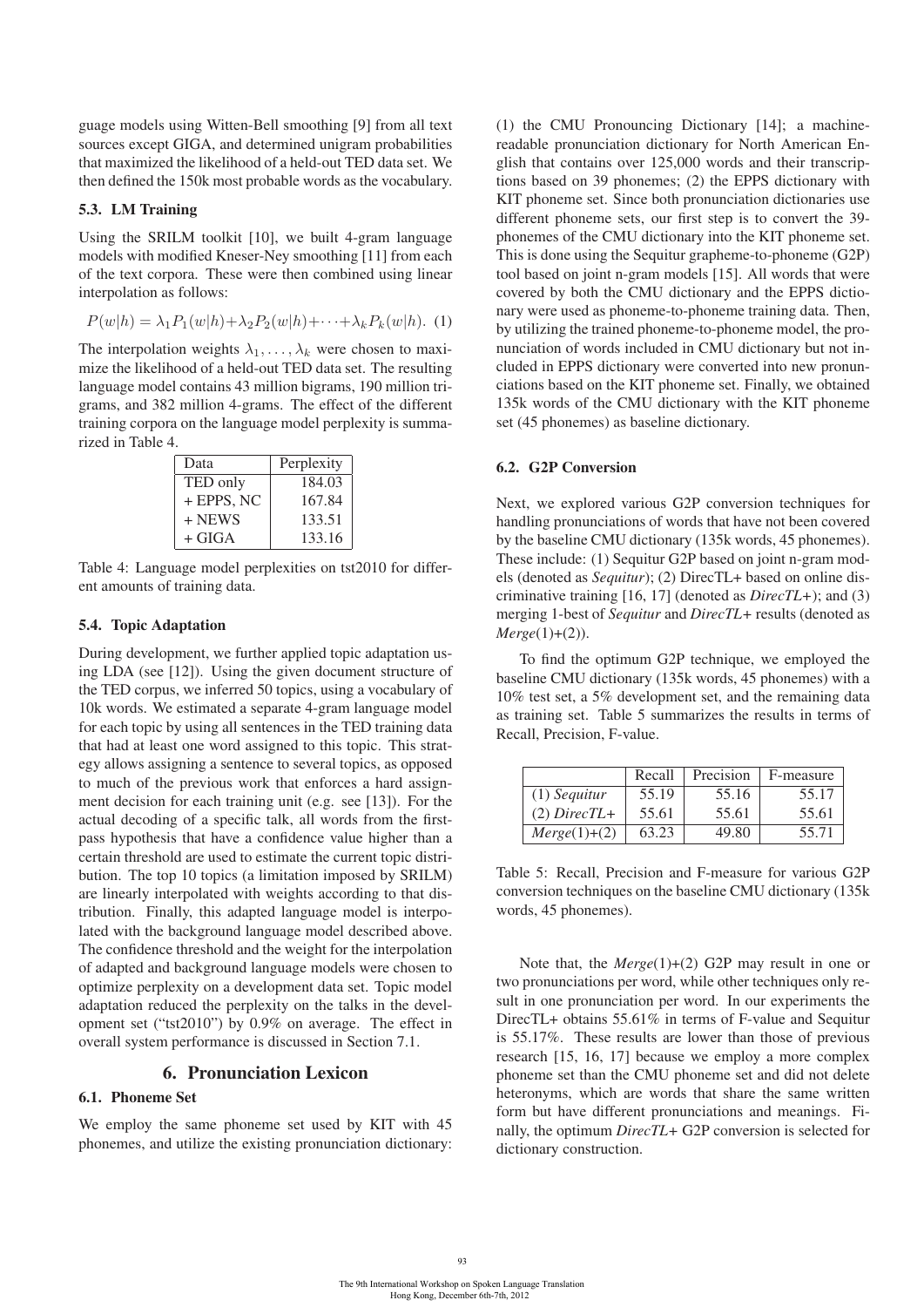## 6.3. Dictionary Construction

Last, we constructed a dictionary that would be used for open domain TED talks. Here, we retrain the selected *DirecTL+* G2P conversion using the baseline CMU dictionary (135k words, 45 phonemes) with a 5% development set, and the remaining data as training set. Then, for all words that are included in the LM, but have not been covered by the baseline CMU dictionary (except the capitalized words), the pronunciations were constructed based on *DirecTL+* G2P conversion. For capitalized words, the pronunciations were converted based on rule in which each alphabet included in the word is converted to the alphabetical sound. The number of the converted words was 65k words in the defined 150k vocabulary (see Section 5.2).

# 7. Decoding Strategy and Results

During development, we evaluated our system using the IWSLT 2010 test set for the lecture task, which was explicitly declared held out data during model training due to the fact that both the IWSLT 2010 development set and test set were initially included in the downloaded raw TED talks intended for training. For comparison we also evaluated the performance on the test2011 set released by the IWSLT organizers.

All speech recognition experiments, i.e. the decoding as well as acoustic model training—were performed with the Janus Recognition Toolkit (JRTk) that includes the IBIS single pass decoder, developed at Karlsruhe Institute of Technology and Carnegie Mellon University [18]. During development, we evaluated our system mainly using the IWSLT 2010 test set for the lecture task, which was explicitly declared held out data during model training due to the fact that both the IWSLT 2010 development set and test set were initially included in the downloaded raw TED talks intended for training. We observed the recognition accuracy in terms of word error rate (WER) after first pass decoding.

## 7.1. Single System

Table 6 shows the results given various configurations of the fully continuous system after MAS, OFS and Viterbi training, and the performance of the semi-continuously trained system after two iterations of Viterbi training. For comparison we also evaluated the performance on the test set ("tst2011").

The "tst2010" set was further used for tuning the system and determining the best language model size and dictionary size for decoding data that is very close to the target domain. The IBIS decoder used by JRTk scores the hypothesis related to an input utterance [18] as follows:

$$
score(W|X) = logP(X|W) + logP(W) \cdot lx + lp \cdot |W| \quad (2)
$$

The *lz* parameter defines the language model weight, i.e. determines the impact of the language model on the decoding process relative to the acoustic model. The parameter  $lp$  is a word transition penalty, helping to normalize the sequence lengths of words W. Note that applying topic model adaptation LM on our development systems improved the WER by up to 2.2% relative. However, results using the final system were mixed, and the adaptation scheme was not included in the final submission.

| Data        | System        |                  | tst2010 | tst2011  |
|-------------|---------------|------------------|---------|----------|
| <b>EPPS</b> | <b>FCHMMs</b> | <b>MAS</b>       | 36.5%   | 31.6%    |
| $+TED$      | <b>FCHMMs</b> | <b>MAS</b>       | 18.8%   | 16.5%    |
|             |               | <b>OFS</b>       | 18.8%   | $16.0\%$ |
|             |               | VIT <sub>1</sub> | 18.1%   | 15.9%    |
|             |               | VIT <sub>2</sub> | 18.2%   | $16.1\%$ |
|             | <b>SCHMMs</b> | VIT <sub>1</sub> | 17.7%   | 15.6%    |
|             |               | VIT <sub>2</sub> | 17.6%   | 15.5%    |

Table 6: Performance of the single system on the development set ("tst2010") and test set ("tst2011") in WER. The fully continuous system uses 8000 codebooks and distributions, the semi-continuous system 24000 distributions.

#### 7.2. System Combination

The decoding strategy for the final submission is based on the principle of system combination and cross-system adaptation. The underlying assumption of system combination is that different systems commit different errors which may cancel each other out. Cross-system-adaptation profits from the fact that the unsupervised acoustic model adaptation methods work better when applied on hypotheses generated by multiple systems that perform about equally well [19].

Our framework for system combination consists of three stages. In the first stage multiple systems, including our system described in this paper, are run. The additional systems differ in the applied front-ends and acoustic models (see [3]) in a way that achieves a high system diversity among the full set of applied systems. The same combination of dictionary and language model is used for all decoding runs. The system outputs of the first stage are combined via confusion network combination (CNC) [20]. The acoustic models of all systems for the second pass are then adapted on this output using VTLN, maximum likelihood linear regression (MLLR) [21] and feature space constrained MLLR (fMLLR) [22]. After the first stage, the frame shift was changed to 8 ms. In the second stage a second CNC is performed. The third and final stage of our system combination framework is a ROVER combination of seven second pass outputs and both CNC outputs [23]: A majority vote among all CNC results and second stage system outputs gave the best results.

The segmentation of the test data was used as is. For simplicity reasons no extra speaker clustering was performed, assuming one speaker per test recording. Table 7 shows the performance of the system combination on the development set ("tst2010") in WER, and Table 8 shows the summary of the final system combination results on various development and test sets in WER. The results shown on test set ("tst2011" and "tst2012") are based on IWSLT 2012 evaluation feedback.